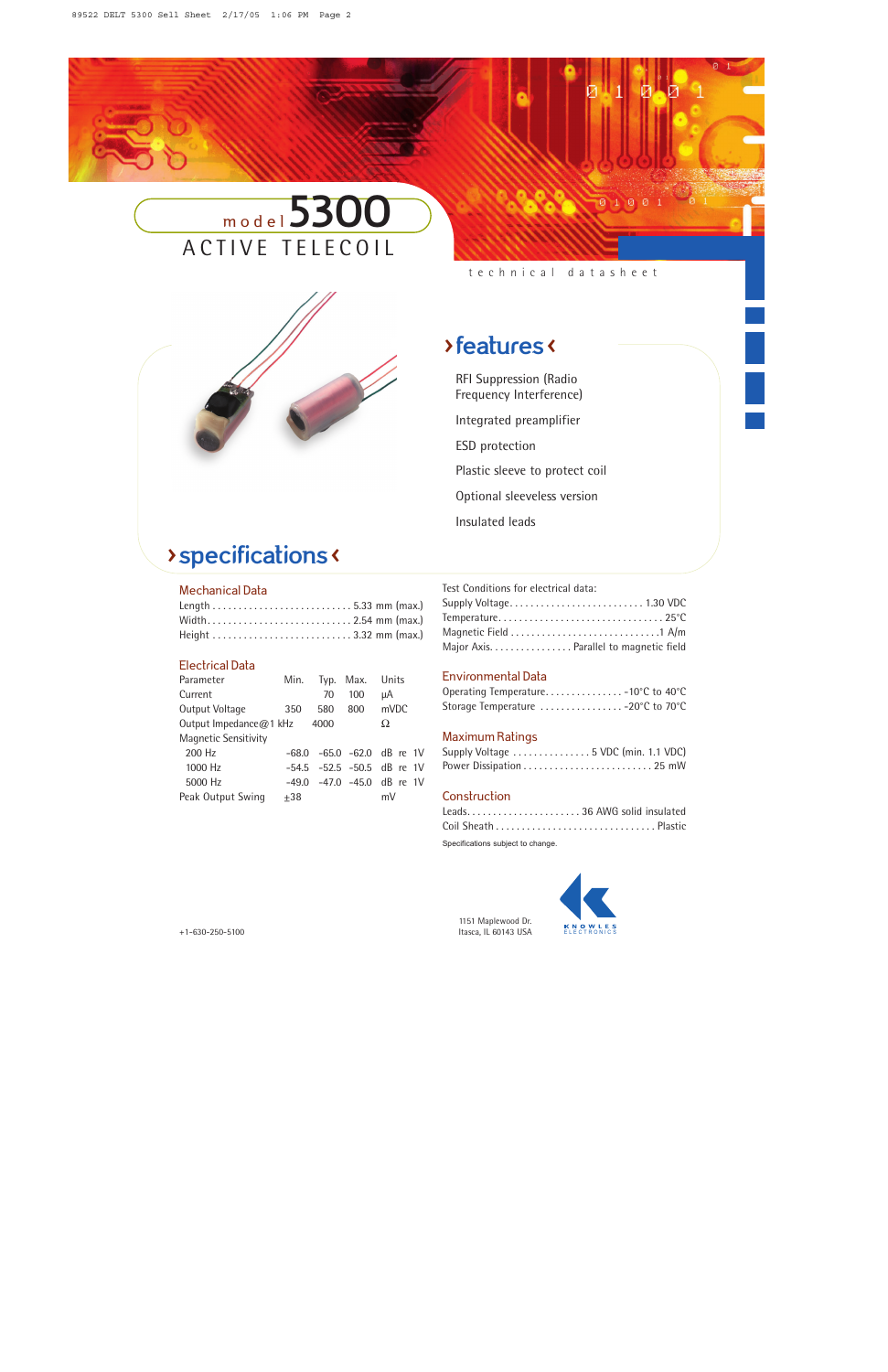

## dimensions (sleeved version)

Г.

Dimensions shown in millimeters (inches in parentheses).



 $\mathbf{A}$ 

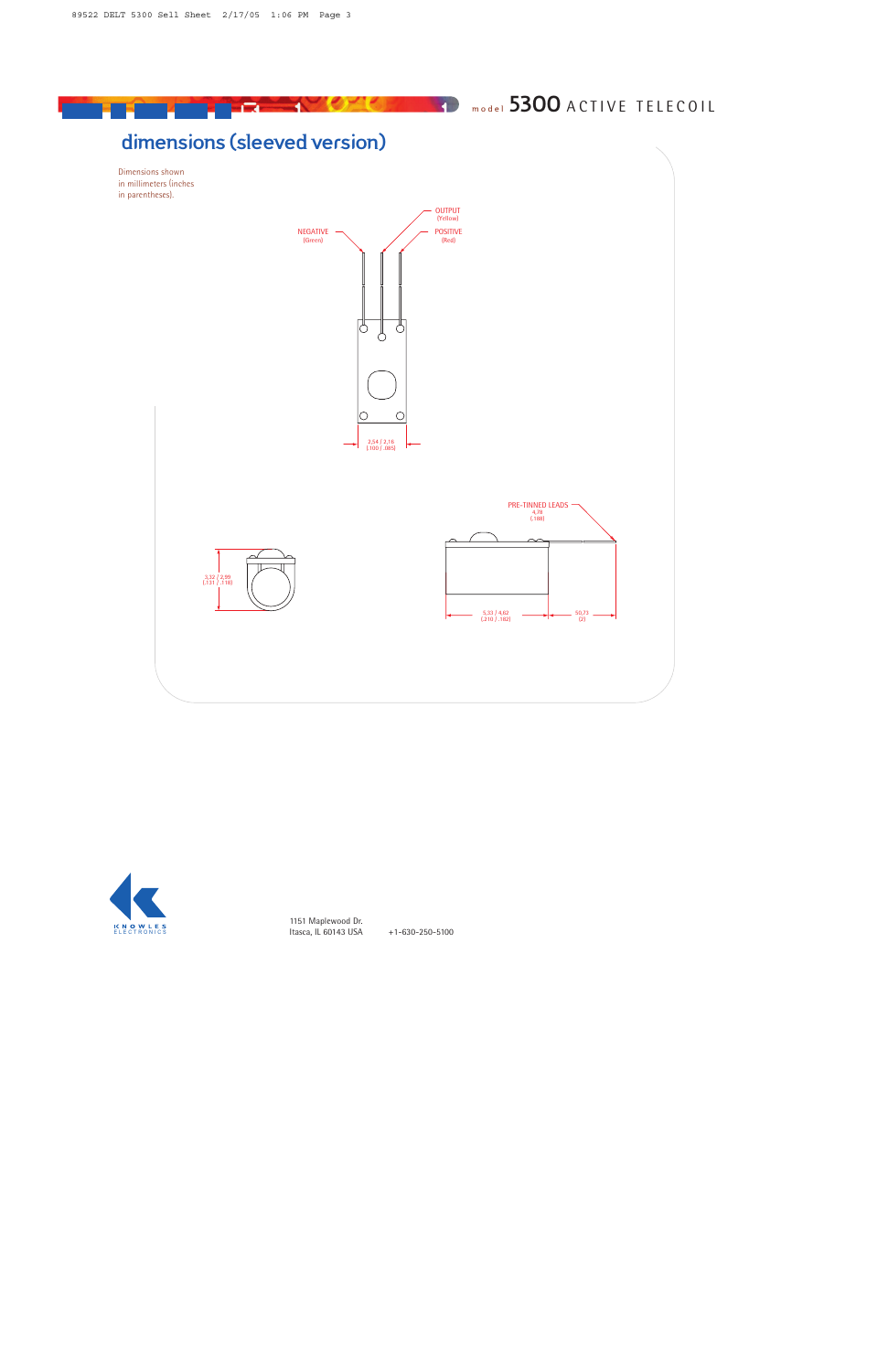normal responsive curve





 $\Box$  1

1151 Maplewood Dr . 0 Itasca, IL 60143 USA ELECTRONICS